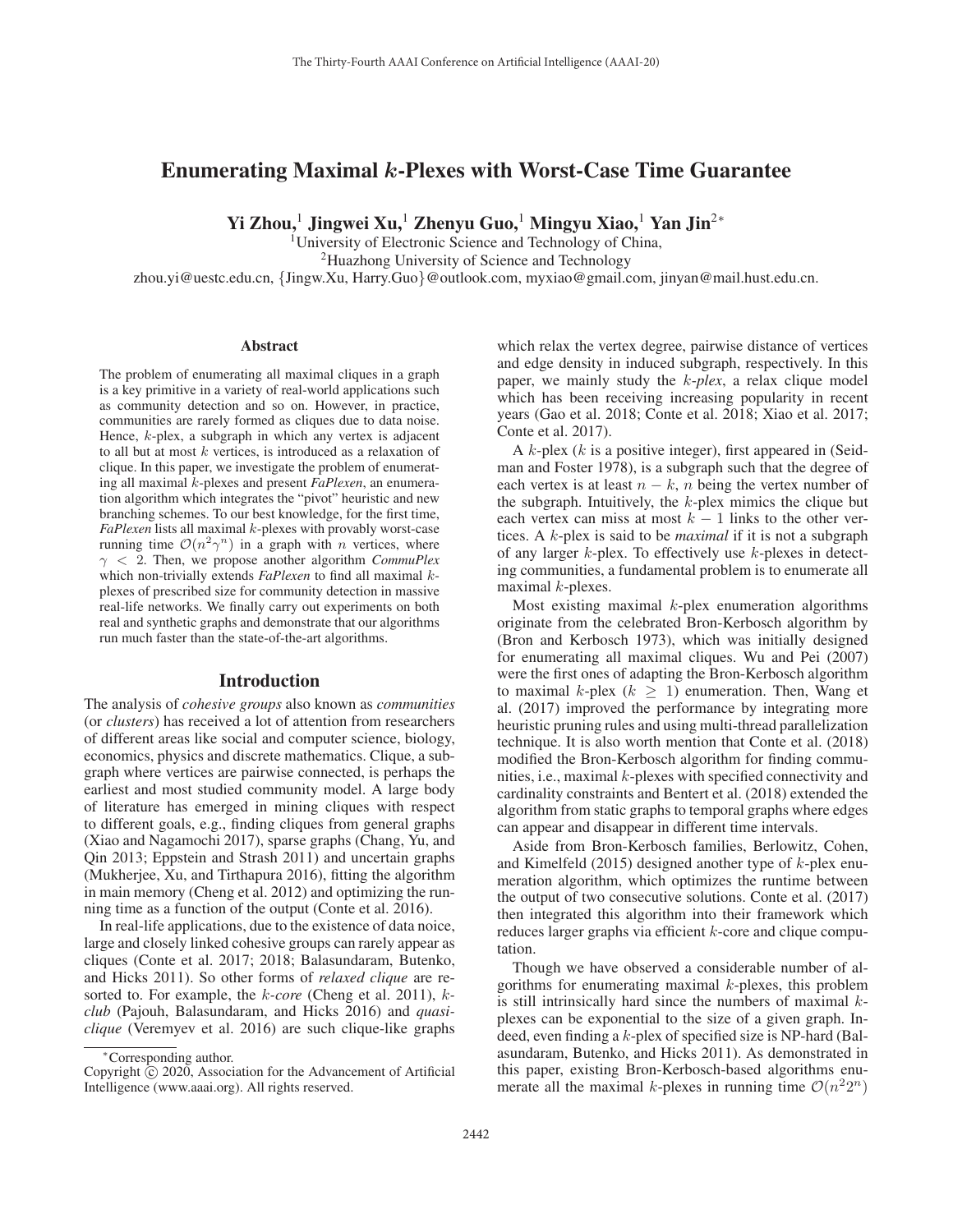for an n-vertex graph in the worst-case. To some extent, this result is frustrating as it suggests that the algorithms can potentially degrade to the brute-force enumeration of all subsets of vertices. However, in a specific condition where  $k =$ 1, Bron-Kerbosch algorithm can list all 1-plexes (cliques) with worst-case running time  $O(1.414^n)$  by a simple pivot heuristic (Tomita, Tanaka, and Takahashi 2006). So, we may naturally raise the following questions. Is it possible to improve the worst-case running time of Bron-Kerbosch-based algorithm for  $k > 1$ ? Does there exist the "pivot" techniques which Bron-Kerbosch-based algorithm breaks the trivial exponential bound of  $2^n$  for  $k > 1$ ? We will answer the questions positively in this paper by proposing a new algorithm with specified "pivot" heuristic.

From a practical point of view, it is also of great importance to apply the enumeration algorithms to mining communities in large real-life networks. In the paper, we study the community detection problem defined in (Conte et al.  $2018$ ) in which a community is mapped to a maximal k-plex of specified constraints. Since the real-life graphs are often massive, e.g., the *DBLP* co-authorship networks have up to 317,080 nodes and more than 1 million edges (Leskovec and Krevl 2014), we present our techniques for enumerating large communities from networks with millions even billions of vertices in the reminder.

In summary, in this paper, we make the following main contributions.

- 1. We propose an efficient algorithm called *FaPlexen* for enumerating maximal k-plexes with novel pivot heuristic and branching scheme. Theoretically, in a graph with n vertices, *FaPlexen* enumerates all maximal k-plexes within provably worst-case running time  $\mathcal{O}(n^2 \gamma_k^n)$  where  $\gamma_k$  < 2 is a value related to k, e.g.,  $\gamma_2$  = 1.839. We conduct empirical tests and confirm that for randomly generated graphs and hard DIMACS benchmark graphs, *FaPlexen* runs much faster than other recent best-known algorithms.
- 2. For community detection purpose, we extend *FaPlexen* to find maximal k-plexes with prescribed size and obtain a refined algorithm, *CommuPlex*. *CommuPlex* enjoys good scalability as it breaks the input graph into small parts and each part is independently enumerated via our proposed algorithm. In massive real-life graphs, *CommuPlex* competes favourably with the *D2K* (Conte et al. 2018), the best-known algorithm dedicated to this problem.
- 3. All the codes and data are publicly available at https:// github.com/aaai20-id9699/faplex.

### Notations and problem statements

Let  $G = (V, E)$  be a simple and undirected graph, where V and  $E$  are the vertex and edge set, respectively. For a vertex set  $S \subseteq V$ ,  $G[S]$  is the *subgraph induced by* S. For any vertex v, let  $N_G(v)$  be the set of *neighbors* of v, i.e., the set of vertices adjacent to v,  $N_G^2(v)$  be the 2-hop neighbors of  $v$ , i.e., the set of neighbors of neighbors of  $v$ , except vertex  $v$ and vertices of  $N_G(v)$  themselves.  $|N_G(v)|$  is the *degree* of v in G. Besides, we use  $\overline{N}_G(v)$  to denote the *non-neighbors* of v, that is, the set  $V \setminus N_G(v)$ . Note that  $v \in \overline{N}_G(v)$ .

The *distance* between two connected vertices u and v in G, which is the shortest length of path between  $u$  and  $v$ in G, is denoted by  $dist_G(u, v)$ . The *diameter* of graph G,  $diam(G[S])$ , is defined as the maximum distance among all the pairs of vertices in G.

A graph G is a *clique* if G is complete. A graph  $G =$  $(V, E)$  is a k-plex where k is a positive number, if, for any vertex  $v \in V$ ,  $|N_G(v)| \geq |V| - k$ . k-plex is a generalization of clique as a 1-plex is a clique.

Given a k-plex (clique) G[S] from G, G[S] is a *maximal*  $k$ -plex (clique) in G if there is no any other set  $S'$  such that  $S \subset S'$  and  $G[S']$  is a k-plex (clique). Intuitively, a maximal k-plex is not contained in a larger one. For all the maximal k-plexes in a graph, the ones with largest number of vertices are *maximum* k*-plexes*.

In this paper, we mainly investigate the maximal  $k$ -plex enumeration problem which is formulated as follows.

**Problem 1.** *Given an undirected graph*  $G = (V, E)$ *, a positive integer* k*, list all the maximal* k*-plexes induced from* G*.*

It is known that maximal  $k$ -plexes can represent communities in complex networks (Xiao et al. 2017; Balasundaram, Butenko, and Hicks 2011; Pattillo, Youssef, and Butenko 2013). In real-life, a community is a set of cohesively connected members and the size of a community is not trivial, e.g. a community with one of two members is insignificant in applications. In contrast, a maximal  $k$ -plex can be a small, disconnected graph, e.g., an independent set of  $k$  vertices. To bridge the gap between maximal  $k$ -plexes and real communities, Conte et al. (2018) recently recast the community detection problem as the following constrained  $k$ -plex enumeration problem.

Problem 2 (Community detection). *Given an undirected* graph (network)  $G = (V, E)$ , detecting all the communi*ties (subset)*  $S \subseteq V$  *such that (1)G[S] is a maximal k-plex and the*  $|S|$  *is not smaller than the threshold*  $q$  ( $q > 0$  *is an integer*),  $(2)G[S]$  *is connected and* (3) *the diameter of*  $G[S]$ *is not larger than 2, i.e.,*  $diam(G[S]) \leq 2$ .

By conclusions of (Xiao et al. 2017), if  $G[S]$  is a k-plex and  $|S| \geq 2k - 2$ , then  $G[S]$  must be a connected graph and  $diam(G[S]) \leq 2$ . Therefore, assume  $q \geq 2k - 2$ , Problem 2 can be reformulated in a more compact way.

Problem 3. *Given an undirected graph (network)* G = (V,E)*, listing all the maximal* k*-plexes with at least* q *vertices where*  $q \geq 2k - 2$ .

## Enumerating all maximal  $k$ -plexes Conventional Algorithms

Existing algorithms for maximal  $k$ -plex enumeration such as these in (Conte et al. 2018; Wang et al. 2017; Wu and Pei 2007) stem from the Bron-Kerbosch algorithm which was originally designed from maximal cliques enumeration (Bron and Kerbosch 1973). We first sketch this algorithmic framework before further discussion. Let us name it as *Plexen* as shown in Alg. 1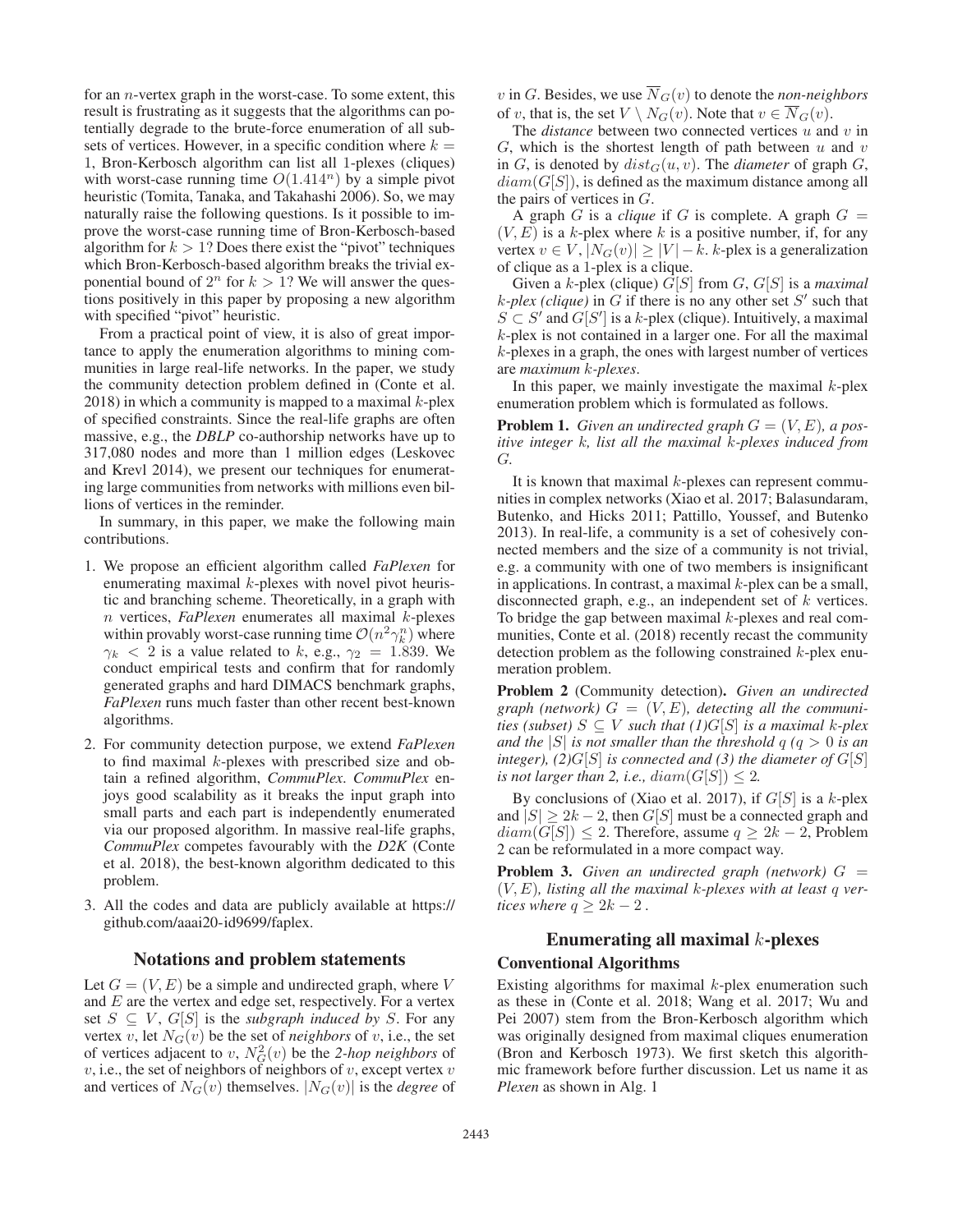In general, *Plexen* starts from calling recursive procedure *Plexen-Rec*. *Plexen-Rec* provides three disjoint sets of vertices, P, Cand and Excl as arguments, where P induces a  $k$ -plex and  $Cand∪Excl$  are the vertices, each of which can form a k-plex with P. However, Cand are *candidate vertices* that will be considered to be added to  $P$ , while  $Excl$ are *exclusive vertices* that must be excluded from the k-plex. With these three sets, *Plexen-Rec* lists all maximal k-plexes in the subgraph induced by  $P \cup Cand$  such that for each of these maximal *k*-plexes  $P'$ ,

- $P \subseteq P'$  and,
- $\forall v \in Excl$ ,  $G[\{v\} \cup P']$  is not a k-plex in  $G$ .

Given a graph  $G = (V, E)$  and an integer  $k > 0$ , *Plexen*-*Rec* is initialized with  $P = Excl = \emptyset$  and  $Cand = V$ . In lines 6-9, if both *Cand* and *Excl* become empty, then  $G[P]$ is a solution not being enumerated yet. If  $\emph{Excl}$  is not empty, then for each  $v \in Excl$ ,  $P \cup \{v\}$  induces a k-plex and thus P is not maximal. In each iteration in lines 10-14, *Plexen-Rec* chooses a vertex  $u$  from  $Cand$ , and calls itself with  $u$  moved from Cand to P. The iteration stops when Cand becomes empty. The *update* procedure prunes vertices which cannot form a  $k$ -plex with  $P$  from  $Cand$  and  $Excl$ .

**Algorithm 1:** The recursion scheme of conventional  $k$ plex enumeration

1  $Plexen(G, k)$ <sup>2</sup> begin  $\mathcal{S}$  | Plexen-Rec( $G, k, \emptyset, V, \emptyset$ ) 4  $Please(G, k, P, Cand, Excl)$ <sup>5</sup> begin 6 if  $Cand = \emptyset$  then 7 **if**  $\text{Excl} = \emptyset$  then  $\bullet$  | | emit P <sup>9</sup> else 10 **for**  $u \in C$  and **do** 11 | |  $Cand \leftarrow Cand \setminus \{u\}$ <sup>12</sup> Cand- , Excl- ←  $update(G, k, P \cup \{u\}, Cand, Excl)$ 13 **Plexen-Rec** $(G, k, P \cup \{u\}, Cand', Excl')$ 14  $\mid \cdot \mid$   $\text{Excl} \leftarrow \text{Excl} \cup \{u\}$ 15  $update(G, k, P, Cand, Excl)$ <sup>16</sup> begin 17  $\left[ \text{Cand'} \leftarrow \{v \in \text{Cand} : P \cup \{v\} \text{ is a } k\text{-plex} \}$ 18  $\left| \quad \text{Excl'} \leftarrow \{v \in \text{Excl} : P \cup \{v\} \text{ is a } k\text{-plex}\}\right|$ <sup>19</sup> return *Cand',Excl'*

Complexity analysis For complexity analysis in this paper, the following lemma is important.

**Lemma 1.** *The function*  $update(G, k, P, Cand, Excl)$  *runs in time*  $\mathcal{O}(|P|^2 + |P|(|Cand| + |Excl|)).$ 

*Proof.* We justify the correctness of this lemma by showing that *update* can be implemented by two steps. First, find all

vertices u from P such that  $|N_G(v) \cap P| = |P| - k$ . This step can be finished within running time  $\mathcal{O}(|P|^2)$ . Second, for each vertex in  $v \in Cand \cup Excl$ , determine if v can form a k-plex with P. When  $G[P]$  is a k-plex,  $P \cup \{v\}$  is a k-plex if and only if  $v$  satisfies both the two following conditions. (1) v is adjacent to all the vertices u which satisfies  $u \in P$ and  $|N_P(u)| = |P| - k$ . (2)  $|N_G(v) \cap P| \geq |P| + 1 - k$ . Thus, one can decide if  $v \in Cand \cup Excl$  should be pruned in time  $O(|P|)$ . Finally, the whole running time of *update* is  $\mathcal{O}(|P|^2 + |P|(|Cand| + |Excl|)).$ П

Now, consider the case where the input graph of *Plexen*,  $G = (V, E)$ , is a k-plex itself. Due to the hereditary property of k-plex (Pattillo, Youssef, and Butenko 2013), any induced subgraph of G is a k-plex. Thus, for each  $P \subseteq V$ , *update* will not remove any vertex from Cand. With this in mind, one can notice that *Plexen-Rec* will be called for each  $P$  equals to a different subset of  $V$ , i.e., for a total number of  $2^{|V|}$  times. Combining with Lemma 1, the running time of *update* can be assumed as  $O(|V|^2)$ . Hence, the whole running time of *Plexen* in this case is  $\mathcal{O}(|V|^2 2^{|V|})$ . It is the worst-case running time complexity of *Plexen*.

In the above case, there is only one maximal  $k$ -plex in  $G$ , i.e., G itself. It is natural to raise the question that if one can improve the worst-case time complexity of *Plexen* by avoiding the above case. That is to say, when  $G[P \cup Cand]$  is a kplex, stops *Plexen-Rec* and emit  $P ∪ C$ and if  $G[P ∪ C$ and is maximal. This is implemented in (Wang et al. 2017). However, so far, there is still no evidence that this algorithm is better than  $O(2^{|V|})$  in the worst-case.

## A new approach, *FaPlexen*

Suppose  $G, k, P, C and$  and  $Excl$  are the input arguments of *Plexen-Rec* in Alg. 1. As we just mentioned, if  $G[P \cup Cand]$ is a k-plex, then there is no need to do further recursive search. But what if this is not the case? We have the following observation.

**Lemma 2.** *If*  $G[P \cup Cand]$  *is not a k-plex, then there exists*  $u_p \in P \cup C$  *and such that*  $|N_{G[P\cup C \text{and}]}(u_p)|$  < |P| + |Cand| − k*, meanwhile, for any maximal* k*-plex containing* P*, either* u<sup>p</sup> *is not in the maximal* k*-plex, or at most*  $k - (|\overline{N_G}(u_n) \cap P|)$  *vertices from*  $Cand \setminus N_G(u_n)$  *is in the maximal* k*-plex.*

The statement can be justified by the definition of  $k$ -plex. It inspires us a *pivot* heuristic to improve *Plexen*. Let us call the improved algorithm *FaPlexen*. *FaPlexen* also starts with calling a recursive procedure, namely *FaPlexen-Rec*, which receives the same input parameters P, Cand and Excl as *Plexen-Rec*. However, the search procedure of *FaPlexen-Rec* is quite different. First, *FaPlexen-Rec* finds a *pivot vertex*  $u_p \in P \cup Cand$  which has the minimum degree in  $G[P \cup$ Cand], then it continues the search with the following steps. For brevity, let us denote  $G' = G[P \cup Cand]$ .

- If  $|N_{G'}(u_p)| \geq |P| + |Cand| k$ , then G' is a k-plex, we emit  $G'$  if it is maximal.
- Otherwise, the search continues with respect to the two disjoint cases:  $u_p \in P$  and  $u_p \notin P$ .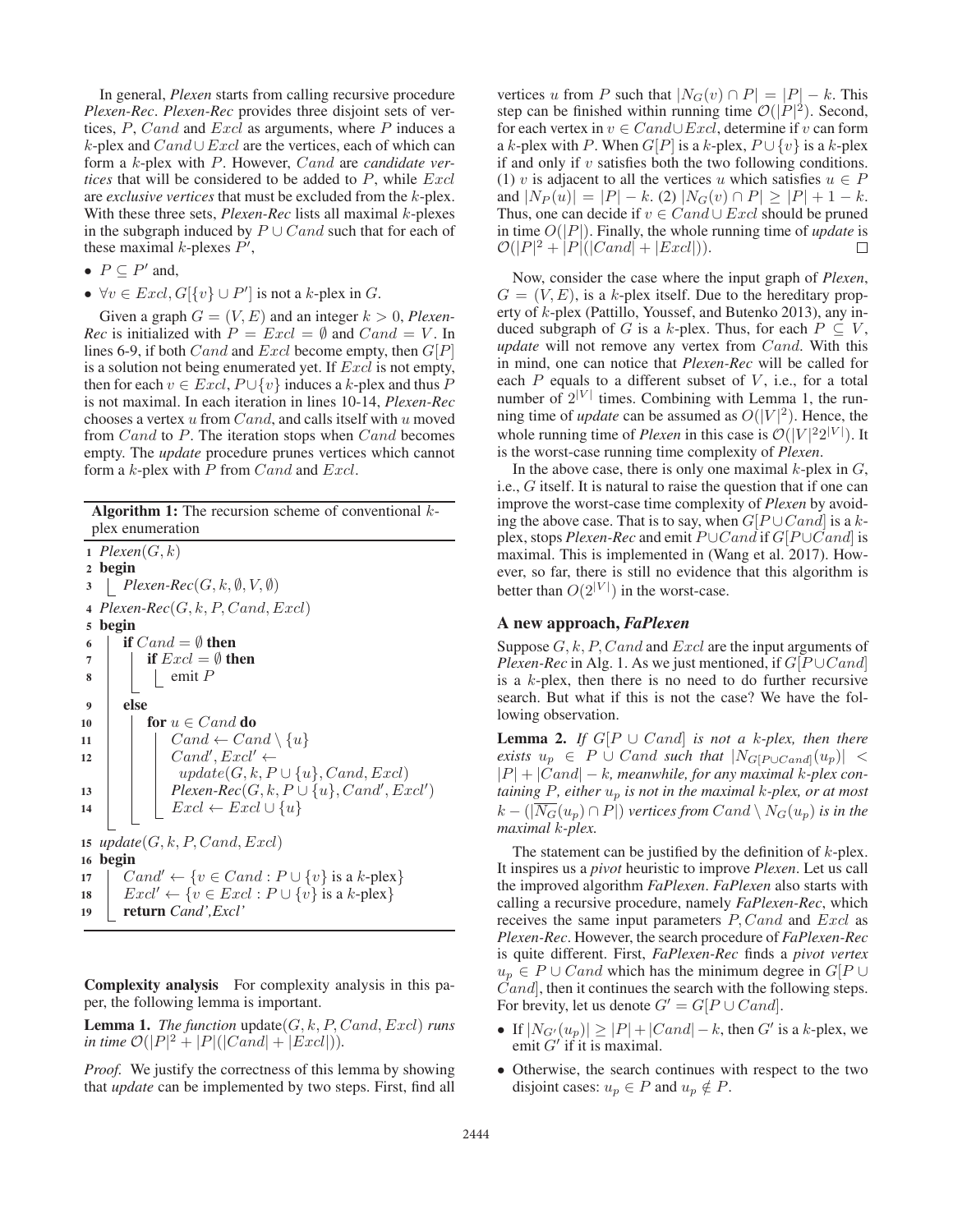(a) If  $u_p \in P$ , then we can move at most  $k - \left(\sqrt{\overline{N}_G}(u_p)\right) \cap$  $P$ ) vertices from  $Cand \setminus N_G(u_p)$  to P without missing any k-plex by Lemma 2. Let us denote  $Doing = Cand \setminus$  $N_G(u_p) = \{v_1, ..., v_d\}$  where d is the size of  $Doing, p =$  $k - (|\overline{N_G}(u_p) \cap P|)$ . Note that  $p < k$  by the definition of p and  $p \leq d - 1$  since  $p = d$  implies that G' is a k-plex. *FaPlexen-Rec* generates  $p + 1$  branches, each of which computes  $P'$ ,  $Cand'$  and  $Excl'$  as follows.

- 1. In the first branch,  $P' \leftarrow P$ ,  $\text{Excl}' \leftarrow \text{Excl} \cup \{v_1\}$ and  $Cand' \leftarrow Cand \setminus \{v_1\}.$
- 2. For  $i \in \{2, ..., p\}$ , in the *i*th branch,  $P' \leftarrow P \cup$  $\{v_1, ..., v_{i-1}\}, \, \text{Excl'} \leftarrow \text{Excl} \cup \{v_i\} \text{ and } \text{Cand'} \leftarrow$  $Cand \setminus \{v_1, ..., v_i\}.$
- 3. In the last, i.e. $(p+1)$ th, branch,  $P' \leftarrow P \cup \{v_1, ..., v_p\}$ ,  $\text{Excl'} \leftarrow \text{Excl}$  and  $\text{Cand'} \leftarrow \text{Cand} \setminus \{v_1, ..., v_d\}.$

Then, in each branch, *FaPlexen-Rec* is recursively called with input argument  $P', Cand'$  and  $Excl'.$  Fig. 1 shows an example of generating branches.







Figure 1: An example of generating branches.

Now, let us justify that the above branches neither miss a maximal  $k$ -plex with  $u_p$  nor output the same maximal k-plex multiple times.

Suppose S' is a maximal k-plex with  $u_p \in S'$  and S' is not visited before. Let us denote  $C' = S' \cap Doing$ . We first consider the case  $C' = Doing$ . In this case, S' is emitted in the  $(p + 1)$ th branch without doubt. Meanwhile, in any other branches, at least one vertex of  $Doing$ is moved to  $\text{Excl}'$ , ensuring that  $S'$  cannot be emitted in these branches, thus there is no duplication. Then, consider  $C' \subset Doing$ . Let j be the smallest index such that  $v_j \in C'$  while  $v_{j+1} \notin C'$ . Then, we notice that in the ith branch where  $i \leq j$ , *Plexen-Rec* puts one vertex of  $v_1, ..., v_j$  in  $\text{Excl}'$ , while in the *l*th branch where  $l > j+1$ , *Plexen-Rec* puts  $v_{j+1}$  in  $P'$ , both prohibiting the reproduction of S'. Therefore, except the  $(j + 1)$ th branches, all the other branches do not produce the  $S^*$ . Hence, we can make sure that the above branching strategy correct.

(b) If  $u_p \in Cand$ , we bipartition the search by an invocation of *FaPlexen-Rec* with pivot vertex  $u_p$  moved from Cand to P and another invocation of *FaPlexen-Rec* with  $u_p$  moved from *Cand* to *Excl*.

We show the whole algorithm *FaPlexen-Rec* in Alg. 2. In lines 3-5, we check the maximality P like *Plexen-Rec*. After  $u_p$  is found in lines 7, *FaPlexen-Rec* checks if  $G[P \cup$ *Cand* is already a  $k$ -plex in line 8-11. If not, as we have explained, *FaPlexen-Rec* generates  $p+1$  branches if  $u_p \in P$ or 2 branches otherwise.

Algorithm 2: The new recursion scheme of *FaPlexen* 1  $FaPleaseRec(G, k, P, Cand, Excl)$ 2 begin  $3 \quad \text{if } Cand = \emptyset \text{ then}$ 4 if  $\text{Excl} = \emptyset$  then  $5 \mid \cdot \cdot \cdot \cdot \cdot P$ 6 else 7  $| \t u_p \leftarrow$  a vertex of minimum degree in  $G' = G[P \cup Cand]$ 8 if  $|N_{G'}(u_p)| \geq |P| + |Cand| - k$  then 9 | |  $Cand', Excl' \leftarrow$  $update(G, k, P \cup Cand, \emptyset, Excl)$ 10 **if**  $\text{Excl}' = \emptyset$  then 11 | emit  $P \cup Cand$ 12 else if  $u_p \in P$  then 13 | |  $Doing \leftarrow Cand \setminus N_G(u_p)$ . Suppose  $Doing = \{v_1, ..., v_d\}$  where d is the size of Doing. 14 | |  $p \leftarrow k - |N_G(u_p) \cap P|$ 15 **for**  $i \leftarrow 1, ..., p + 1$  do <sup>16</sup> Build the ith P- , Cand- and Excl- 17 **if**  $G[P']$  is a k-plex then 18 | | |  $Cand', Excl' \leftarrow$  $update(G, k, P', Cand', Excl')$ <sup>19</sup> *FaPlexen-* $Rec(G, k, P', Cand', Excl')$  $20$  else <sup>21</sup> *FaPlexen-* $Rec(G, k, P, Cand \setminus \{u_p\}, Excl \cup \{u_p\})$ 22 | |  $Cand', Excl' \leftarrow update(G, k, P \cup$  ${u_p}, Cand \setminus {u_p}, Excl$ <sup>23</sup> *FaPlexen-* $Rec(G, k, P \cup \{u_p\}, Cand', Excl')$ 

**Complexity analysis** Given a graph  $G = (V, E)$  and an integer  $k \geq 1$ , we evaluate the worst-case running time of  $FaPlease(n, k)$  which is equivalent to the worst-case running time of  $FaPlexen-Rec(G, k, \emptyset, V, \emptyset)$ . We begin with the following definitions.

• Let  $T(m, n)$  be the worst-case running time of *FaPlexen*- $Rec(G, k, P, Cand, Excl)$  where  $m = |Cand, n = |P \cup$ Cand|.  $(|P| \leq m - n, |Excl| \leq |V| - n$ ).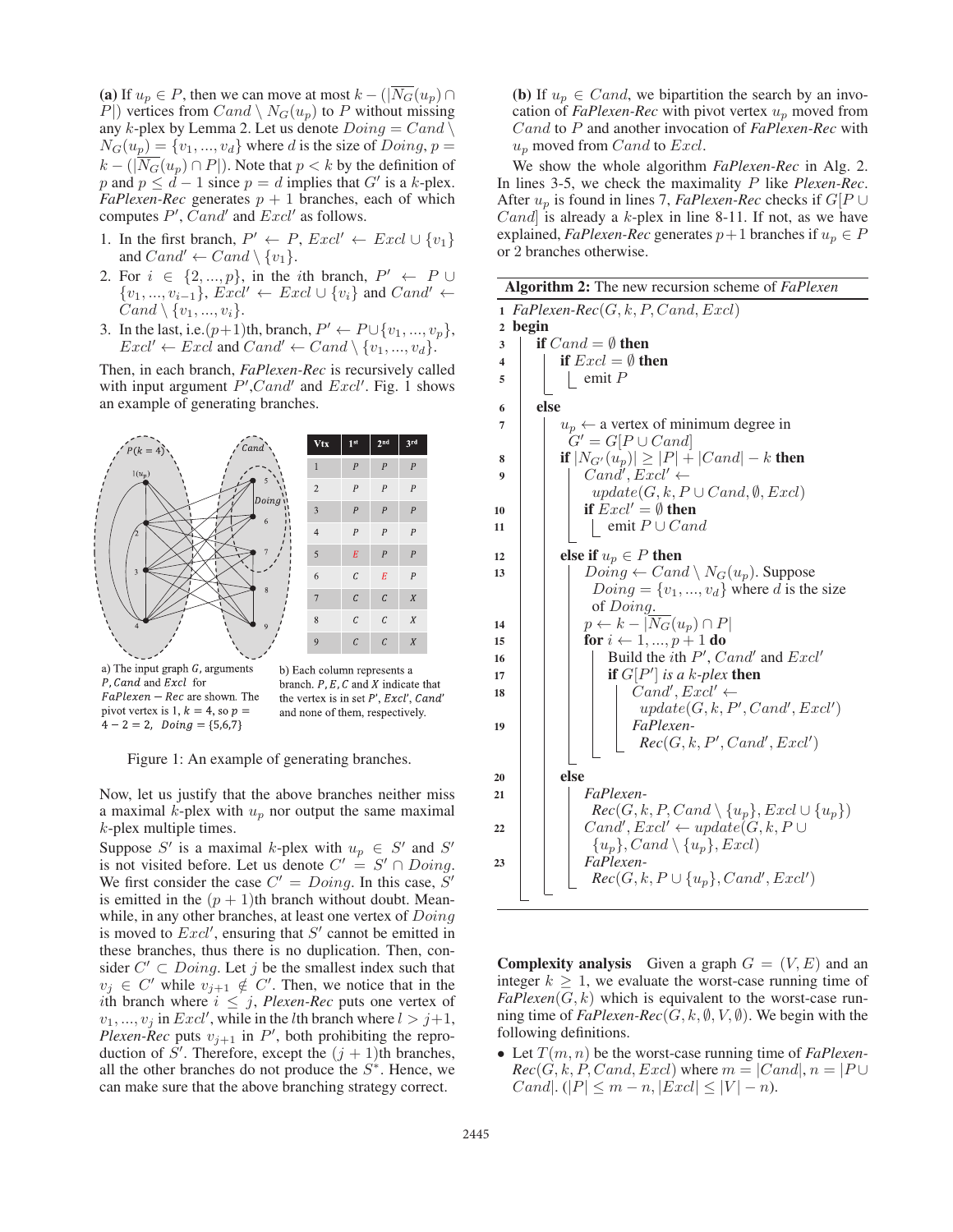• Consider a nonrecursive procedure *FaPlexen-* $Rec_0(G, k, P, Cand, Excl)$  that is obtained by replacing recursive calls at lines 19, 21 and 23 by *FaPlexen-* $Rec(G, k, P, \emptyset, Excl)$ . It is appropriate to assume that the running time of  $FaPlexen-Rec<sub>0</sub>(G, k, P, Cand, Excl)$ is dominated by the *update* operations at lines 9, 18 and 22. Hence we can set the running time of *update* as  $c_1|V|^2$  where  $c_1 > 0$  is a constant by Lemma 1. Let us assume that update procedure reduces no vertex in the worst-case.

We now analyze  $T(m, n)$  via a case-by-case manner.

1. If  $Cand = \emptyset$  (lines 3-5), then

$$
T(m, n) = T(0, n) \le c_2 \tag{1}
$$

where  $c_2$  is a constant.

2. If  $G'$  is a k-plex, then there is no further branches as shown in lines 8-11. So T(m, n) is dominated by *update* operation, i.e.

$$
T(m,n) \le c_1 |V|^2. \tag{2}
$$

3. If  $u_p \in P$  (lines 12-19), we call  $p + 1$  times *FaPlexen*-*Rec*, each given a smaller Cand set. Specifically, we have

$$
T(m, n) \le \sum_{i=1}^{p} T(m - i, n - 1)
$$
  
+ 
$$
T(m - d, n - d + p) + c_1 |V|^2.
$$
 (3)

4. If  $u_p \notin P$ , we have  $T(m, n) \le c_1 |V|^2 + T(m - 1, n - 1)$  $1) + T(m - 1, n)$  due to bipartition search in lines 21-23. However, since no vertex is reduced from  $Cand \setminus$  $\{u_p\}$  by *update* in line 22 in the worst-case, we can image that in the next recursive call to *FaPlexen-Rec* in line 22,  $u_p$  is still the vertex of minimum degree in  $G'$ . So, the recurrence relation can be expanded as

$$
T(m, n) \le c_1 |V|^2 + T(m - 1, n - 1) + T(m - 1, n)
$$
  
\n
$$
\le c_1 |V|^2 + T(m - 1, n - 1)
$$
  
\n
$$
+ \max\{c_2, c_1 |V|^2, \sum_{i=1}^p T(m - 1 - i, n - 1)
$$
  
\n
$$
+ T(m - d - 1, n - d + p) + c_1 |V|^2\}
$$
\n(4)

We sketch how to compute the closed-form upper-bound of  $T(m, n)$  which satisfies (in)equalities (1)-(4). First, one can notice that the second item of  $T(m, n)$ , n, can be dropped from (1)-(4) without loss of generality. Then, we observe that the largest  $T(m)$  is upper-bounded by (1) and (4), i.e.

$$
T(m) \le \begin{cases} c_2 & \text{if } m = 0, \\ 2c_1|V|^2 + \sum_{i=0}^{p} T(m-1-i) \\ +T(m-d-1) & \text{otherwise.} \end{cases}
$$
(5)

Combining with the fact that  $p \leq d - 1$  and  $p < k$ , it is not hard to verify that when  $p = k - 1$  and  $d = k$ , we can reach the maximum of  $T(m)$  via Inequality (5). We leave the detailed procedure of solving  $T(m)$  in complementary materials by directly showing that  $T(m) \in \mathcal{O}(\alpha_k \gamma_k^m - \beta_k)$ where  $\gamma_k$  is the largest real root of  $x^{k+2} - 2x^{k+1} + 1 =$ 0,  $\beta_k = \frac{2c_2|V|^2}{k}$  and  $\alpha_k = max_{i=1}^{k+1} \left\{ \frac{(2^{i-1}k+1)\beta_k + 2^{i-1}c_1}{\gamma_k^i} \right\}.$ As *FaPlexen* calls *FaPlexen-Rec* with  $m = |V|$  and k is a constant, we finally have the following result.

**Theorem 1.** *Given an undirected graph*  $G = (V, E)$ *, a positive integer*  $k \geq 1$ , FaPlexen *enumerates all maximal*  $k$ *plexes in time*  $O(|V|^2 \gamma_k^{|V|})$  where  $\gamma_k$  is the largest real root *of*  $x^{k+2} - 2x^{k+1} + 1 = 0$ *. For example, when*  $k = 1, 2, 3, 4$ *and* 5*,* γ<sup>k</sup> = 1.618, 1.839, 1.928, 1.966 *and* 1.984*, respectively.*

To the best of our knowledge, it is the first algorithm with worst-running time guaranteed to be better than the trivial  $2^{|V|}$  bound for enumerating maximal k-plexes when  $k > 2$ .

# Enumeration all maximal  $k$ -plexes of prescribed size

We now extend *FaPlexen* to solve Problem 3, i.e., listing all maximal  $k$ -plexes with size larger than  $q$ , which is equivalent to find communities as defined by Problem 2. A natural idea is to call *FaPlexen* and screen out maximal k-plexes of size smaller than  $q$ . However, this approach scales poorly to real-life massive graphs by Theorem 1. Hence, we mitigate this issue via *CommuPlex* as shown in Alg. 3

| <b>Algorithm 3:</b> Community detection via $k$ -plex enumer- |                                                                             |  |  |  |  |  |  |  |
|---------------------------------------------------------------|-----------------------------------------------------------------------------|--|--|--|--|--|--|--|
| ation                                                         |                                                                             |  |  |  |  |  |  |  |
| 1 CommuPlex $(G, k, q)$                                       |                                                                             |  |  |  |  |  |  |  |
| 2 begin                                                       |                                                                             |  |  |  |  |  |  |  |
| 3                                                             | Sort V by degeneracy order as $\{v_1, , v_n\}$                              |  |  |  |  |  |  |  |
| $\overline{\mathbf{4}}$                                       | for $i \leftarrow 1, , n$ and $c(v_i) \geq q - k$ do                        |  |  |  |  |  |  |  |
| 5                                                             | $Cand \leftarrow \{v_{i+1},, v_n\} \cap (N_G(v_i) \cup N_G^2(v_i))$         |  |  |  |  |  |  |  |
| 6                                                             | $\text{Excl} \leftarrow \{v_1, , v_{i-1}\} \cap (N_G(v_i) \cup N_G^2(v_i))$ |  |  |  |  |  |  |  |
|                                                               | Prune vertices from <i>Cand</i> and <i>Excl</i> which                       |  |  |  |  |  |  |  |
|                                                               | satisfies Rule 1.                                                           |  |  |  |  |  |  |  |
|                                                               | /* Notice that FaPlexen-Rec                                                 |  |  |  |  |  |  |  |
|                                                               | below does not report $k$ -plex                                             |  |  |  |  |  |  |  |
|                                                               | smaller than $q$ .<br>$\star/$                                              |  |  |  |  |  |  |  |
| 8                                                             | $FaPlexen-Rec(G, k, \{v_i\}, Cand, Excl)$                                   |  |  |  |  |  |  |  |

For a graph  $G = (V, E)$ , the *degeneracy order* is a permutation of vertices  $\{v_1, ..., v_n\}$  such that every vertices  $v_i$  has the minimum degree in subgraph induced by  $\{v_i, ..., v_n\}$ . The degree of  $v_i$  in  $G[\{v_i, ..., v_n\}]$  is called *core number of*  $v_i$ , i.e.,  $c(v_i)$  and the largest core number among all vertices is *degeneracy of* G.

Generally, *CommuPlex* sorts the vertices by degeneracy order, then for each  $v_i$  in degeneracy order, *Commu*-*Plex* searches  $k$ -plexes with  $v_i$  in the subgraph induced by  $\{v_i, v_{i+1}, ..., v_n\}.$ 

Specifically, in line 4, we omit vertices which have core number smaller than  $q - k$ . Clearly, this does not affect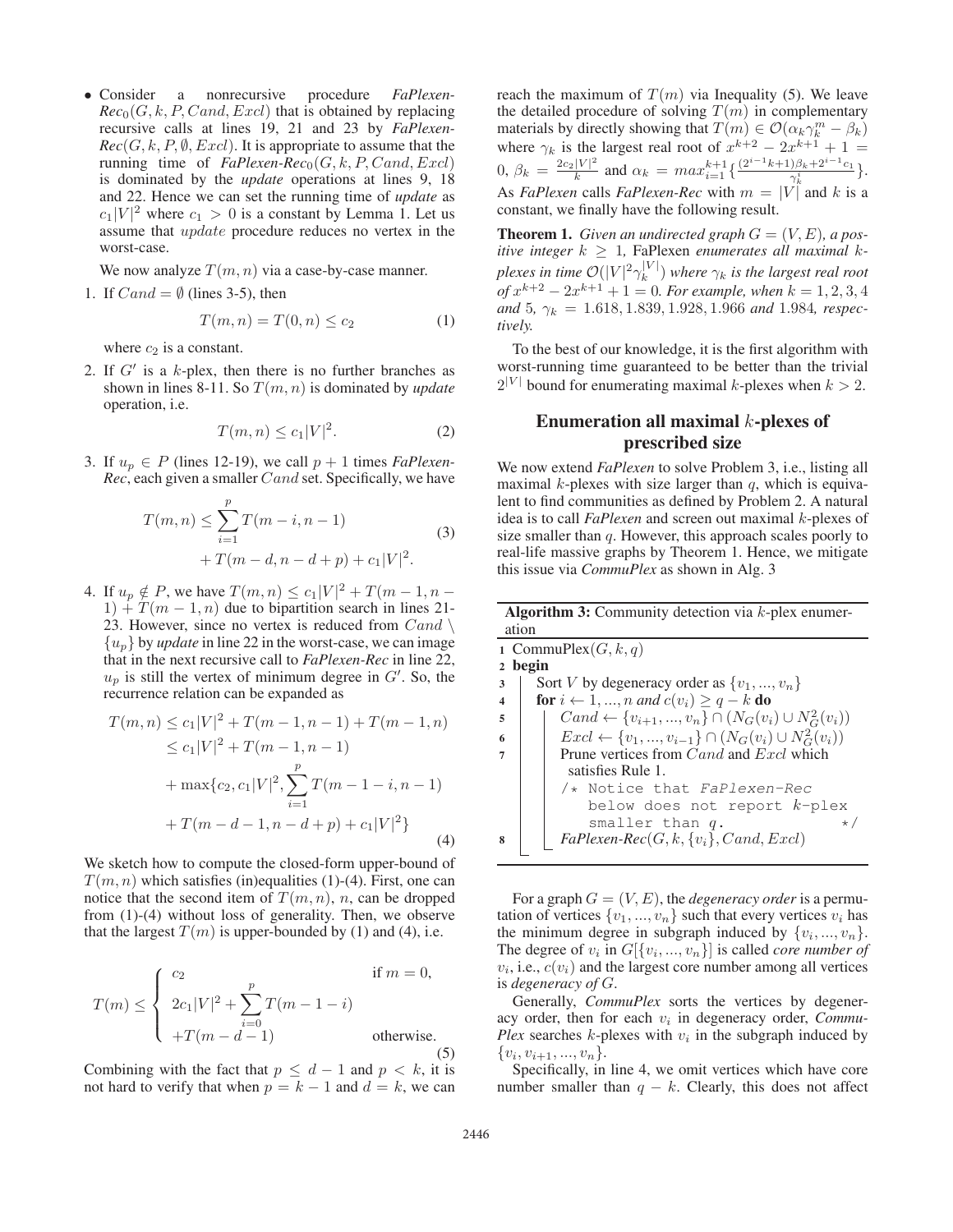the correctness of our algorithm by the definition of  $k$ -plex. In lines 5 and 6, we restrict Cand and Excl in  $N_G(v_i)$  ∪  $N_G^2(v_i)$  since the k-plex we are searching is bounded by diameter 2. In line 7, we further prune vertices from Cand and Excl which satisfies the following rule.

**Prune Rule 1.** *Given a graph*  $G = (V, E)$ *, if*  $v_i \in P$ *, G[P] is a* k-plex and  $|P| \ge q$  ( $q \ge 2k - 2$ ), then any other vertex u *which satisfies either of the following conditions is not in the* P*.*

- $u \in N_G(v)$  and  $|N_G(u) \cap N_G(v_i)| < q-2k+2$ ,
- $u \in N_G^2(v)$  and  $|N_G(u) \cap N_G(v_i)| < q-2k$ .

The correctness of the above rules can be verified without too much efforts thus we omit the proof.

Given massive sparse real-life graphs  $G = (V, E)$ , we now analyze the worst-case time complexity of *CommuPlex*. First, the degeneracy order can be efficiently computed in time  $\mathcal{O}(|E|)$  (Batagelj and Zaversnik 2003). So the crux is to estimate the worst-case running time of *FaPlexen-Rec* in line 8. Let D denotes the maximum degree of  $G$ ,  $\Delta$  denotes the degeneracy of  $G$ . By the property of degeneracy order, it is clear  $|Cand| \leq D\Delta$  and  $|\overline{Excl}| \leq \Delta^2$  in lines 5 and 6. A further study of Prune Rule 1 discloses that the sizes of Cand and Excl after line 7 are bounded by  $\mathcal{O}(\frac{D\Delta}{q-2k+2})$  and  $\mathcal{O}(\frac{\Delta^2}{q-2k+2})$ , respectively. Now, we can assume that *update* procedure of *FaPlexen-Rec* runs in time  $\mathcal{O}\left(\frac{\Delta^3 D}{(q-2k+2)^2}\right)$  by Lemma 1. Following the procedure of analyzing *FaPlexen-Rec*, we end up by the conclusion that the worst-case time complexity of *CommuPlex* is  $\mathcal{O}(|V| \frac{\Delta^3 D}{(q-2k+2)^2} \gamma_k^{\Delta D})$ . Let k and  $q$  be two constant value, the following statement holds.

**Theorem 2.** Given a graph  $G = (V, E)$  with maximum de*gree* D *and degeneracy* Δ*,* CommuPlex *finds all maximal k*-plexes of size at least  $q$  ( $q \geq 2k - 2$ ) (Problem 2 and 3) *in time*  $\mathcal{O}(|V|\Delta^3 D \gamma_k^{\Delta D})$  where  $\gamma_k$  *is the largest real root of*  $x^{k+2} - 2x^{k+1} + 1 = 0.$ 

### Experiments

In this section, we carry out experiments to evaluate the proposed algorithms.

Experiments setup The codes are written in C++ and compiled by g++ with optimization option '-O3'. All the experiments are conducted on a computer with a CentOS operating system an Intel 3106 CPU (1.7GHz, 8 cores) with 8G memory.

We appreciate the authors of *LP* (Berlowitz, Cohen, and Kimelfeld 2015), *GP* (Wang et al. 2017) and *D2K* (Conte et al. 2018) for publishing their codes. As far as we know, the three solvers are among the most recent and competitive algorithms for enumerating maximal  $k$ -plexes. We also revised the codes of *GP* since it misses maximal k-plexes in certain cases. These algorithms are compiled with their makefiles and executed in single-thread mode. Since *GP* and *LP* are algorithms of enumerating maximal *k*-plexes, we compare *FaPlexen* with *LP* and *GP*. *D2K* is dedicated to find constrained maximal  $k$ -plexes defined in Problem 2 in

large graphs, therefore, we compare *CommuPlex* with *D2K* in massive real-life graphs. We set the cut off time for each algorithm as 1 day (86400 seconds) for each tested instance.

Table 1: The running time of enumerating maximal  $k$ -plexes in random graphs.

| Graph                   | $\boldsymbol{k}$ | #k-plexes           | The running time $(s)$ |                 |                 |  |  |  |
|-------------------------|------------------|---------------------|------------------------|-----------------|-----------------|--|--|--|
|                         |                  |                     | FaPlexen               | $\overline{GP}$ | $\overline{LP}$ |  |  |  |
|                         | $\overline{2}$   | 4449                | 0.03                   | 0.22            | 53              |  |  |  |
| G(100, 0.1)             | 3                | 216556              | 0.93                   | 8.12            | 15042.94        |  |  |  |
|                         | 4                | 4061449             | 15.95                  | 229.73          | inf             |  |  |  |
|                         | 5                | 77342779            | 367.69                 | 2388.74         | inf             |  |  |  |
|                         | $\overline{2}$   | 13381               | 0.06                   | 1.447           | 186.08          |  |  |  |
| G(100, 0.2)             | 3                | 452145              | 2.25                   | 14.91           | 41927.63        |  |  |  |
|                         | 4                | 9241090             | 51.07                  | 153.6           | 486.61          |  |  |  |
|                         | 5                | 167704159<br>999.73 |                        | 2140.98         | inf             |  |  |  |
|                         | $\overline{2}$   | 43422               | 0.17                   | 5.478           | 1442.25         |  |  |  |
| G(100, 0.3)             | 3                | 1223082             | 6.81                   | 45.75           | inf             |  |  |  |
|                         | $\overline{4}$   | 30010268            | 148.43                 | 669.15          | inf             |  |  |  |
|                         | 5                | 608724252           | 3621.65                | 18366.47        | inf             |  |  |  |
|                         | $\overline{2}$   | 128151              | 0.69                   | 14.8            | 9799.18         |  |  |  |
|                         | 3                | 5054590             | 34.25                  | 194.27          | inf             |  |  |  |
| G(100, 0.4)             | 4                | 151668073           | 1173.20                | 7605.75         | inf             |  |  |  |
|                         | 5                | 3681305426          | 30328.02               | inf             | inf             |  |  |  |
|                         | $\overline{2}$   | 698211              | 4.46                   | 38.47           | 28426.02        |  |  |  |
|                         | 3                | 35550150            | 312.94                 | 3248.46         | inf             |  |  |  |
| G(100, 0.5)             | 4                | 1439934196          | 1173.20                | 7605.75         | inf             |  |  |  |
| G(100, 0.6)             | $\overline{2}$   | 3537594             | 30.57                  | 381.42          | inf             |  |  |  |
|                         | 3                | 271465956           | 3636.09                | 36520.96        | inf             |  |  |  |
| G(100, 0.7)             | $\overline{2}$   | 35557201            | 456.17                 | 5799.15         | inf             |  |  |  |
| G(100, 0.8)             | $\overline{2}$   | 1130355448          | 32397.67               | inf             | inf             |  |  |  |
| G(500, 0.1)             | $\overline{2}$   | 687111              | 8.08                   | 31.41           | 82893.97        |  |  |  |
|                         | 3                | 91709174            | 1138.54                | 1940.73         | inf             |  |  |  |
| G(500, 0.2)             | $\overline{2}$   | 7587578             | 73.15                  | 381.54          | inf             |  |  |  |
|                         | 3                | 867004746           | 9536.80                | 49376.75        | inf             |  |  |  |
| G(500, 0.3)             | $\overline{2}$   | 69246850            | 830.10                 | 6561.74         | inf             |  |  |  |
| G(500, 0.4)             | $\overline{2}$   | 1168708597          | 21105.59               | inf             | inf             |  |  |  |
| CA-GrOc                 | $\overline{2}$   | 13718439            | 2788.55                | inf             | inf             |  |  |  |
| (5242, 28980)           |                  |                     |                        |                 |                 |  |  |  |
| celegans                | $\overline{2}$   | 104518              | 2.09                   | 726.03          | 5310.93         |  |  |  |
| (453, 2025)             | 3                | 16053622            | 254.94                 | inf             | inf             |  |  |  |
|                         | $\overline{4}$   | 1734552825          | 26447.71               | inf             | inf             |  |  |  |
|                         | $\overline{2}$   | 175887              | 1.47                   | 1754.12         | inf             |  |  |  |
| ia-infect-hyper         | 3                | 6523528             | 61.68                  | inf             | inf             |  |  |  |
| (113, 2196)             | 4                | 180196030           | 1881.7<br>inf          |                 | inf             |  |  |  |
|                         | 5                | 3845997332          | 45522.32               | inf             | inf             |  |  |  |
| web-edu<br>(3031, 6474) | $\overline{2}$   | 4585512             | 408.94                 | inf             | inf             |  |  |  |

Enumerating maximal k-plexes We compare *GP, LP* with *FaPlexen* for random and real graphs. In a random graph  $G(n, prob)$ , there are *n* vertices and an edge exists between any two vertices with an unified probability  $prob \in [0, 1]$ . We show the results of random graphs with *n* ranging in  $\{100, 500\}$  and *prob* varying in  $\{0.1, ..., 0.9\}$ in Table 1. In this table, we also demonstrate the results of 5 real graphs which are used in (Wang et al. 2017). We set  $k = 2, 3, 4$  and 5. In order to save space, we exclude the very easy instances that are solved by all algorithms in less than 1 seconds and the difficult ones that both algorithms fail to solve within 1 day. Column "#k-plexes" demonstrates the total number of maximal  $k$ -plexes in the graph, the label "inf" indicates that the algorithm does not finish in 1 day or the program runs out-of-memory. Clearly, *FaPlexen* is substantially better than other algorithms for almost all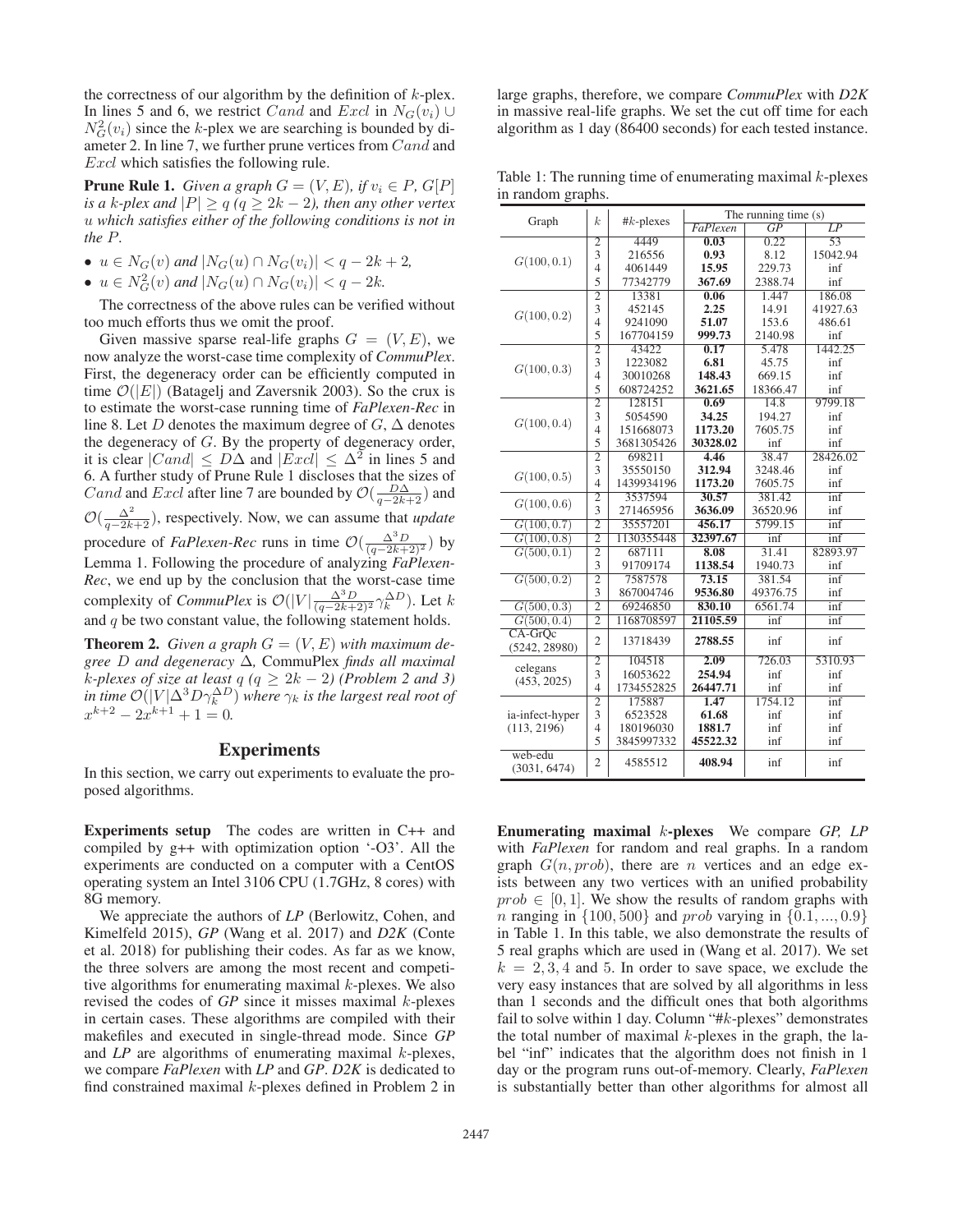

Figure 2: The number of 2nd DIMACS graphs solved by *FaPlexen, GP* and *LP*

|                   |                  |                 |              |                      | $\circ$          |                                                    |                  |                 |              |                      |           |
|-------------------|------------------|-----------------|--------------|----------------------|------------------|----------------------------------------------------|------------------|-----------------|--------------|----------------------|-----------|
| Graph             | $\boldsymbol{k}$ | q               | $#k$ -plexes | The running time (s) |                  | Graph                                              |                  | q               | $#k$ -plexes | The running time (s) |           |
| ( V ,  E )        |                  |                 |              | CommuPlex            | $\overline{D2K}$ | ( V ,  E )                                         | $\boldsymbol{k}$ |                 |              | $Commu$ Plex         | D2K       |
|                   |                  | 12              | 376          | 3.43                 | 1.43             | Wiki-Vote<br>(8298, 100761)                        |                  | 12              | 2919931      | 121.09               | 262.06    |
|                   | $\overline{c}$   | 20              | $\Omega$     | 0.31                 | 1.27             |                                                    | $\overline{2}$   | 20              | 52           | 4.60                 | 24.71     |
|                   |                  | 30              | $\Omega$     | 0.34                 | 1.32             |                                                    |                  | 30              | $\Omega$     | 1.52                 | 0.07      |
| Amazon0505        |                  | 12              | 6347         | 17.06                | 1.60             |                                                    | 3                | 12              | 458153396    | 17187.20             | 44178.64  |
| (410236, 3356824) | $\mathcal{L}$    | 20              | $\theta$     | 0.30                 | 1.36             |                                                    |                  | 20              | 156727       | 331.76               | 4365.72   |
|                   |                  | 30              | $\Omega$     | 0.35                 | 1.30             |                                                    |                  | 30              | $\Omega$     | 1.45                 | 341.17    |
|                   | $\overline{4}$   | 12              | 105649       | 44.38                | 8.40             |                                                    | $\overline{4}$   | 12              | 9773156      | inf                  | 11682.45  |
|                   |                  | 20              | $\Omega$     | 0.56                 | 1.22             |                                                    |                  | 20              | 46729532     | 84180.32             | inf       |
|                   |                  | 30              | $\Omega$     | 0.32                 | 1.41             |                                                    |                  | 30              | $\Omega$     | 5.97                 | 0.20      |
|                   | $\overline{2}$   | $\overline{12}$ | 412779       | 9.12                 | 24.87            |                                                    |                  | $\overline{12}$ | 7679906      | 5949.84              | 437.61    |
|                   |                  | 20              | $\theta$     | 2.08                 | 1.25             |                                                    | $\overline{2}$   | 20              | 94184        | 1629.28              | 46.50     |
|                   |                  | 30              | $\Omega$     | 1.05                 | 0.28             |                                                    |                  | 30              | 3            | 543.99               | 9.92      |
| Email-EuAll       | $\mathcal{L}$    | $\overline{12}$ | 32639016     | 858.41               | 1981.38          | soc-pokec<br>-relationships<br>(1632803, 30622564) |                  | $\overline{12}$ | 520888893    | 17759.73             | 33085.17  |
| (265214, 420045)  |                  | 20              | 2637         | 10.05                | 98.62            |                                                    | 3                | 20              | 5911456      | 1909.81              | 1360.47   |
|                   |                  | 30              | $\Omega$     | 1.12                 | 0.263            |                                                    |                  | 30              | 5            | 851.52               | 14.50     |
|                   | $\overline{4}$   | 20              | 1707177      | 833.36               | 6008.21          |                                                    | 4                | 20              | 318035938    | 37716.04             | inf       |
|                   |                  | 30              | $\Omega$     | 1.26                 | 0.224            |                                                    |                  | 30              | 4515         | 1125.52              | 225.57    |
|                   |                  | $\overline{12}$ | 27208777     | 683.57               | 743.43           |                                                    |                  | 12              | 49823056     | 1412.64              | 2018.643  |
|                   | $\overline{2}$   | 20              | 11411028     | 351.91               | 459.81           | soc-Epinions1                                      | $\overline{2}$   | 20              | 3322167      | 165.00               | 476.024   |
| Slashdot090221    |                  | 30              | 453          | 14.06                | 41.65            |                                                    |                  | 30              | $\Omega$     | 11.38                | 28.131    |
|                   | $\mathcal{L}$    | $\overline{12}$ | 2807943240   | 79641.40             | 76759.21         | (75879, 508837)                                    |                  | 20              | 548634119    | 28538.47             | 75171.243 |
| (82144, 500480)   |                  | 20              | 1303148522   | 46292.76             | 42227.49         |                                                    | 3                | 30              | 16066        | 222.50               | 5071.633  |
|                   |                  | 30              | 1679468      | 429.96               | 5117.93          |                                                    | $\overline{4}$   | $\overline{30}$ | 13172906     | 53793.02             | int       |
|                   | 4                | 30              | 502699966    | 77217.32             | inf              | jazz                                               | 3                | 12              | 93969        | 1.23                 | 1.88      |
| caida             | 3                | $\overline{12}$ | 281251       | 7.45                 | 29.54            | (198, 2742)                                        | $\overline{4}$   | $\overline{12}$ | 2745953      | 49.63                | 77.33     |
| (26475, 53381)    | $\overline{4}$   | 12              | 15939883     | 448.64               | 1788.25          | $CA-GrOc$<br>(5241, 14484)                         | $\overline{4}$   | 12              | 128932       | 1.00                 | 1.13      |

Table 2: The running time for community detection.

the instances. A speed-up of 2-10 orders of magnitude is often observed. In random graphs, for each  $k$ , the speed-up of *FaPlexen* even grows with density when the number of vertices is fixed.

The  $2^{nd}$  DIMACS graphs are well-known difficult benchmarks for clique problems. We then compare the running times of *FaPlexen* with *GP* and *LP* on all 80  $2^{nd}$  DIMACS graphs with  $k=2, 3, 4$  and 5. In Fig. 2, we show the number of solved graphs against the elapsed time. Clearly, *FaPlexen* solves more instances than *GP* and *LP* for all ks. *LP* can only solves 1 to 2 graphs when  $k = 3$  and 4, possibly caused by the fact that it does not optimize the worst-case running time. As  $k$  grows, the problem becomes harder since all the algorithms can solves fewer instances in the same time frame. We publish the detailed computational results of these graphs along with the codes.

Enumerating size-constrained k-plexes (Community detection) We compare *CommuPlex* with *D2K* for networks in Stanford Large Network Dateset Collection (SNAP) (Leskovec and Krevl 2014) and Laboratory for Web Al-

gorithmics (LAW)  $<sup>1</sup>$ . In Table 2, we show the benchmarks</sup> which have been used in (Conte et al. 2018) with  $k = 2, 3, 4$ and  $q = 12, 20, 30$ . In order to save space, we exclude the very easy instances that are solved by both algorithms in less than 1 seconds and the difficult ones that both algorithms fail to solve within 1 day.

The results are shown in Table 2 by the same format as Table 1. For the computation of 4-plexes with  $q = 30$ for graphs Slashdot090221 and soc-Epinions1, *CommuPlex* was as able to found the all communities while *D2K* not. For graphs like soc-Epinions1, jazz and CA-GrQc, our algorithm outperforms  $D2K$  for all ks and qs, while for the other graphs, *CommuPlex* competes with *D2K* for different settings of  $k$  and  $q$ . Generally, the results shows the superiority of *CommuPlex* over *D2K* for more than half of the instances.

### **Conclusion**

We proposed *FaPlexen*, a fast algorithm for enumerating maximal  $k$ -plexes. By taking advantages of the framework

<sup>1</sup> http://law.di.unimi.it/